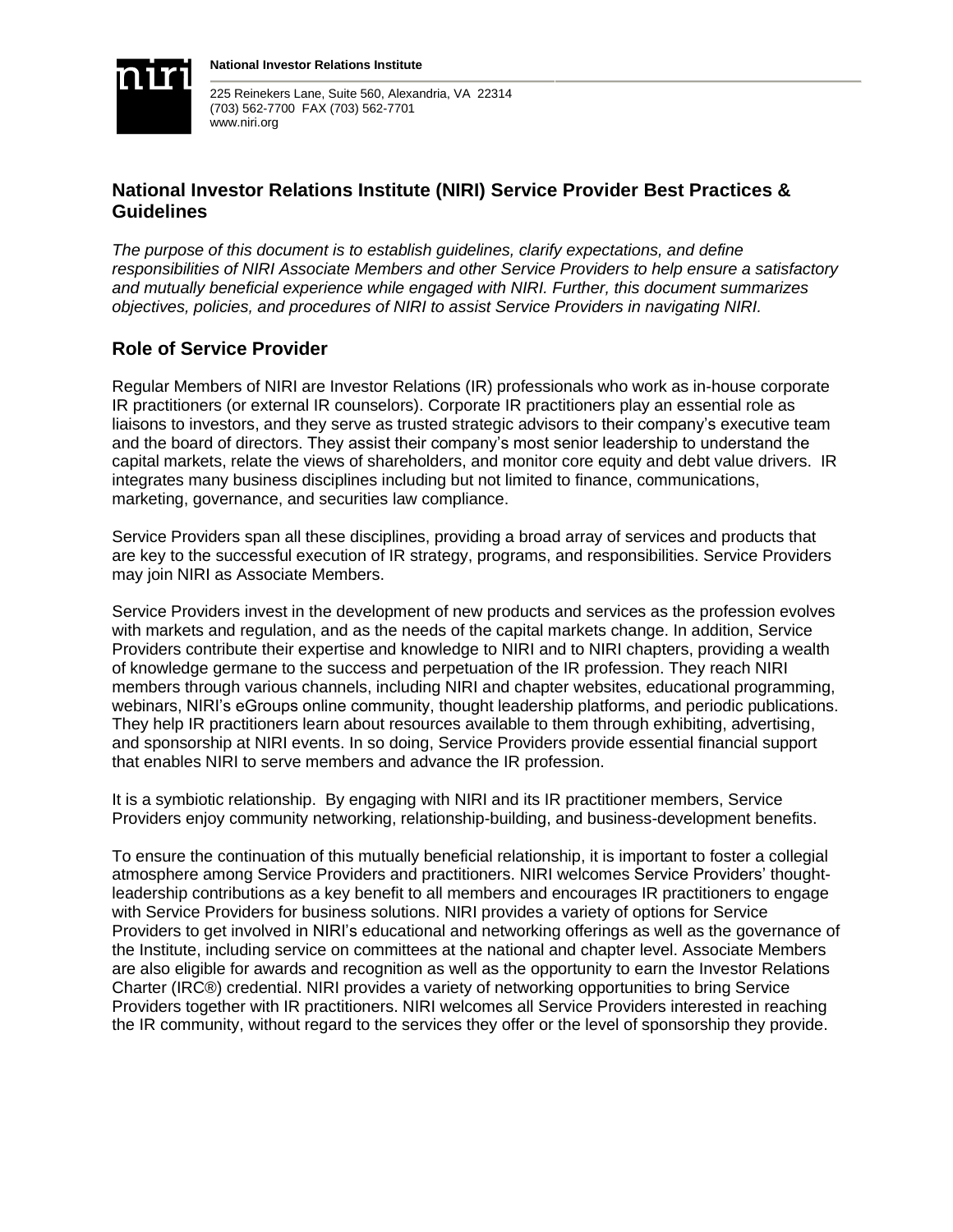

**National Investor Relations Institute**

225 Reinekers Lane, Suite 560, Alexandria, VA 22314 (703) 562-7700 FAX (703) 562-7701 www.niri.org

# **Service Provider Personnel Conduct**

NIRI works with the Service Provider community to advance the IR profession and support NIRI's mission: "Through its collaborative community, NIRI advances engagement in the capital markets and drives best practices in corporate disclosures, governance, and informed investing." To this end, NIRI established a Service Provider Council (SPC) to represent the voice of the Service Provider community and to assist them to get the most benefit from NIRI. The SPC strives to engage all Service Providers in a common goal: to help IR practitioners become trusted strategic advisors equipped with the skills, knowledge, services, and products for success in  $21<sup>st</sup>$  century capital markets. The SPC also encourages Service Providers to be good community citizens and avoid aggressive selling tactics, whether in on an online forum such as eGroups or at the Annual Conference in the Exhibit Hall or during content sessions of any event. All NIRI Associate Members agree to adhere to the Associate Member Code of Ethics as noted on the NIRI website: <https://www.niri.org/membership/code-of-ethics/regular-member-code-of-ethics.aspx>

## **Opportunities, Policies, & Rules Sponsorship**

NIRI National plans and hosts events, services, and programs aimed at educating, developing, and enriching its professional community. NIRI's chapters independently operate to achieve similar goals. The financial and logistical support of Service Providers helps to make these programs possible.

NIRI National strives for transparency and fair access to sponsorship opportunities. Sponsorship opportunities are made available to any interested Service Provider. However, a few rules guide the awarding of sponsorships: (1) previous sponsors are often given "first right of refusal" on specific sponsorship offerings; (2) some sponsors are offered programs based on alignment of the offering and a company's expertise or experience; and (3) sponsorships may be rotated among a specific group of industry Service Providers as circumstances dictate.

The booth-assignment process for the NIRI Annual Conference, the most important event of the year in the IR community, is directed by the NIRI's Vice President, Sponsor and Partner Relations. Dates, times, and deadlines are publicized via NIRI communication channels including press releases, newsletters, social media, and email. Booth reservations, while subject to change, are allocated according to a Service Provider's sponsorship expenditures at the national level. Each exhibitor makes three selections, and NIRI subsequently assigns one of those three selections. However, NIRI reserves all rights regarding booth placement.

Occasionally, sponsors may have special competitive considerations or requests for exclusivity. NIRI will strive to accommodate reasonable requests if they are fair to other exhibitors, are consistent with NIRI's professional development and other event goals, and conform to the conference hotel's policies and local fire marshal rules.

Due to Internal Revenue Service rules and other regulations governing tax-exempt organizations, sponsorships cannot take the form of advertising. Advertising is understood as including qualitative or comparative language (including evaluations, analysis or criticisms of competing products or services); price information or indications of saving or value; or a call to purchase, sell, or use of the sponsor's products or services. NIRI does not endorse specific products or services.

While many events are well-established in NIRI's annual calendar, new programs, products, and services are continuously being suggested and launched. Sponsorships may become available on some of these new offerings. Service Providers are encouraged to make new program suggestions.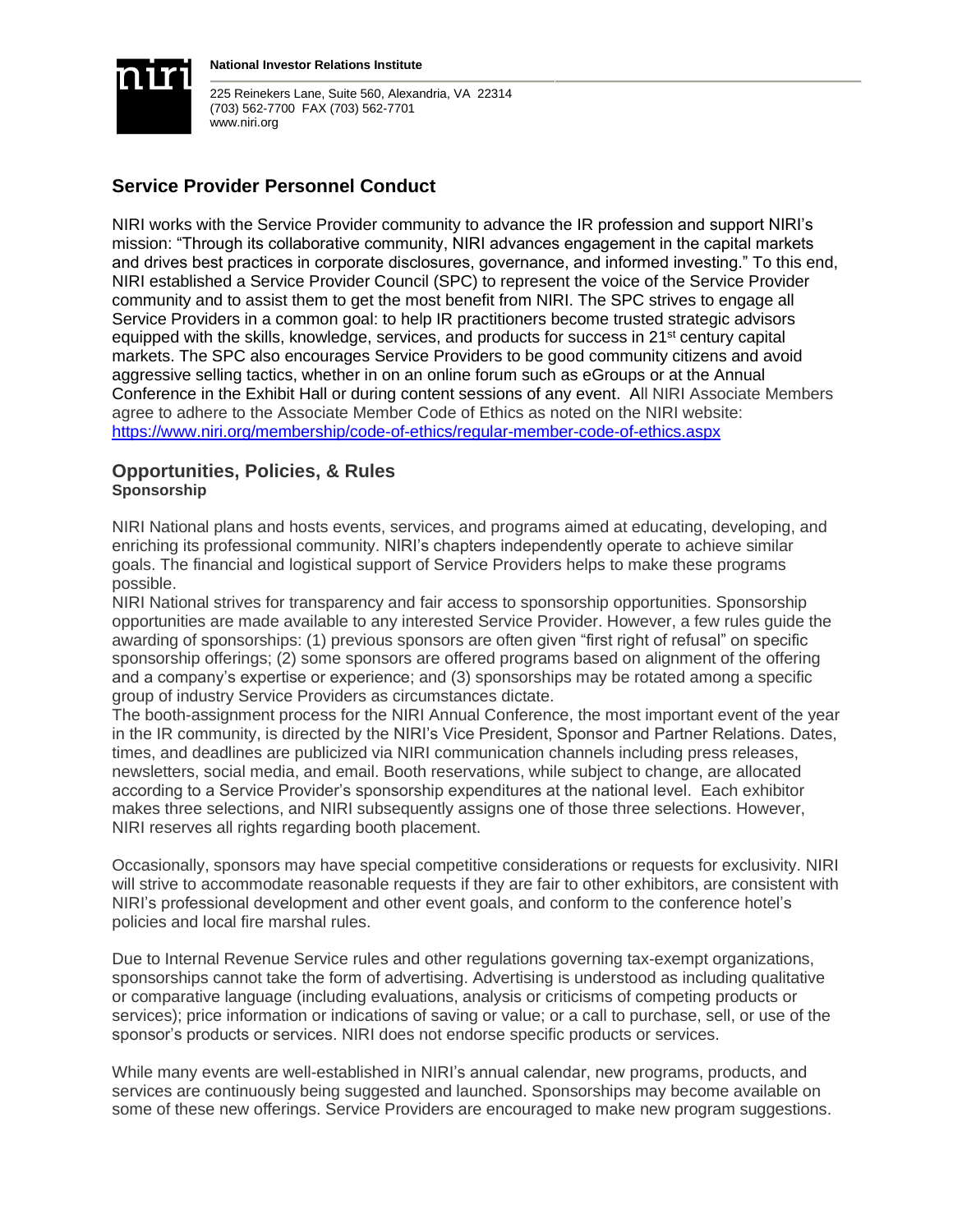

**National Investor Relations Institute**

225 Reinekers Lane, Suite 560, Alexandria, VA 22314 (703) 562-7700 FAX (703) 562-7701 www.niri.org

#### **Member and Registration List Sharing Policy**

As part of its membership and event registration processes, NIRI collects information about its members including name, business address, phone number, and email address. Because NIRI values the privacy of its members, these lists are not sold or rented to any external entity or shared with any third parties, including Service Providers.

All members have access to the member directory on NIRI's website, which includes the membership information provided. The use of this directory is intended for and limited to personal and confidential networking between individual members. At no time is this list to be used in any way for direct marketing, including but not limited to telephonic solicitation, direct mail, or direct email.

To encourage engagement at its events, NIRI will often provide a list of registrants to exhibitors, sponsors, and other registrants of those events solely to use prior to that event. This includes name, postal address, and email address as provided to NIRI by the event registrant. Event registrants are given the option to opt out of this use of their contact details.

To enforce its privacy policy, all NIRI National-sponsored or co-sponsored events (i.e., any event of which an attendee might reasonably assume NIRI is involved in its creation and organization) must use the NIRI online registration system.

#### **Annual Conference Panelists and Speakers**

Educational programming at NIRI's Annual Conference is developed by the Annual Conference Committee (ACC) which is composed of NIRI Regular and Associate members. The ACC is led by a Chair and by two Vice Chairs, one of whom is an Associate Member. All ACC members are appointed by the NIRI Board Chair and confirmed by the NIRI Board of Directors. The ACC identifies educational topics and provides advice on the selection of speakers and panelists to the NIRI Programs staff. A "Call for Presentations" is typically issued annually requesting session proposals for review by the ACC. Service Providers are in a unique position to contribute their experience and knowledge by speaking on panels, and many are selected to do so.

Selection for panel or speaker slots is not conditioned on, subject to, or guided by sponsorship. Service Providers cannot "pay to play" and should not expect to be invited to speak on a panel due to their status as a sponsor. Service Providers should not sponsor a panel in which they participate and avoid the appearance of enjoying special consideration in exchange for a sponsorship.

The NIRI Annual Conference is focused on thought leadership. Service and product solicitations outside of the exhibit area and in the conference hotel are not appropriate. Only exhibiting and sponsoring companies may engage attendees at the conference hotel. NIRI asks attendees to not accept invitations to events from service providers not exhibiting or sponsoring at conference. **Other NIRI Programs**

NIRI produces other seminars, conferences, and webinars throughout the year. The same standards generally apply: speakers and panelists are selected without regard to sponsorship. However, for some webinars and other programs, sponsors are invited to introduce panelists or serve as moderators. Please refer to the Sponsor Prospectus for details.

#### **Chapter Programs**

These Service Provider Guidelines focus on NIRI National and its programs. Each NIRI chapter is governed by a separate Board of Directors and follows its own sponsor rules and related procedures. NIRI National has no visibility into chapter sponsorship activity. While NIRI encourages chapters to follow these Guidelines, Service Providers should become familiar with each chapters' policies and practices.